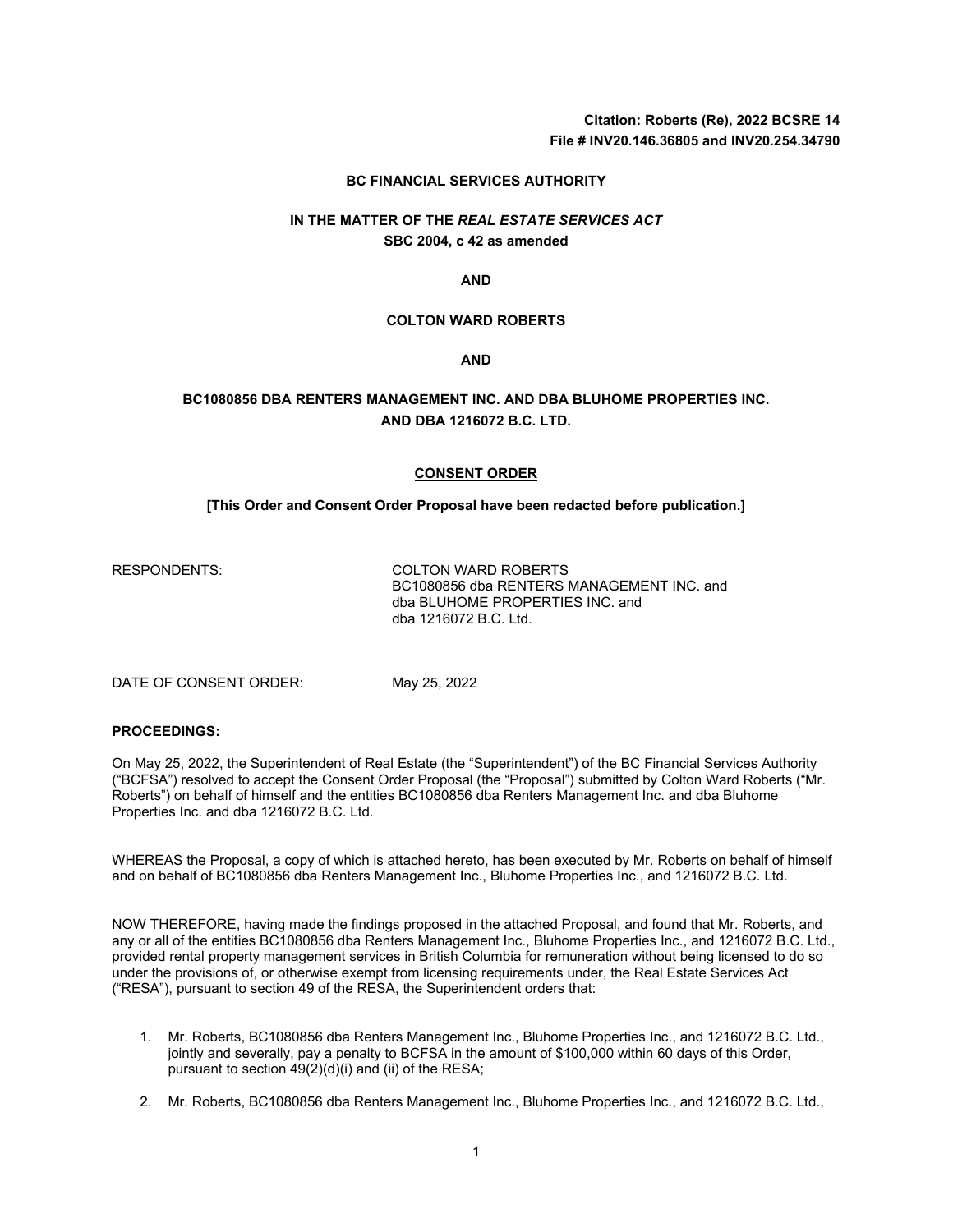shall be prohibited from re-applying for a license for 10 years from the date of this Order, pursuant to section 49(2)(b) of the RESA;

- 3. Upon any re-application for licensing, Mr. Roberts, BC1080856 dba Renters Management Inc., Bluhome Properties Inc., and 1216072 B.C. Ltd., shall be subject to all of the re-education requirements applicable to new applicants under the legislation in place at the time of application, pursuant to section 49(2)(b) of the RESA.
- 4. Mr. Roberts, BC1080856 dba Renters Management Inc., Bluhome Properties Inc., and 1216072 B.C. Ltd., acknowledge and are aware that BCFSA is not bound to accept any application for relicensing of their licenses. Mr. Roberts, BC1080856 dba Renters Management Inc., Bluhome Properties Inc., and 1216072 B.C. Ltd., must always satisfy BCFSA (or the governing regulator in place at the time of application) that they meet the requirements for a license in section 10 (or the equivalent section in force at the time of the application) of the RESA, and any Rules, regulations, bylaws or other instruments made pursuant to the RESA; and
- 5. Mr. Roberts, BC1080856 dba Renters Management Inc., Bluhome Properties Inc., and 1216072 B.C. Ltd., jointly and severally, pay to BCFSA the costs of investigation in the amount of \$21,097.28 within 60 days of this Order, pursuant to section 49(2)(c) of the RESA.

An amount ordered to be paid under section 49(2)(c),(d), or (e) of the RESA is a debt owing to the BCFSA and may be recovered as such.

Dated this 25<sup>th</sup> day of May 2022 at Brentwood Bay, British Columbia.

BC FINANCIAL SERVICES AUTHORITY

"JONATHAN VANDALL"

Jonathan Vandall Delegate of the Superintendent of Real Estate

\_\_\_\_\_\_\_\_\_\_\_\_\_\_\_\_\_\_\_\_\_\_\_\_\_\_\_\_\_\_\_\_\_\_\_\_

Attachment – Consent Order Proposal submitted by Colton Ward Roberts on behalf of himself and on behalf ofBC1080856 dba Renters Management Inc., Bluhome Properties Inc., and 1216072 B.C. Ltd.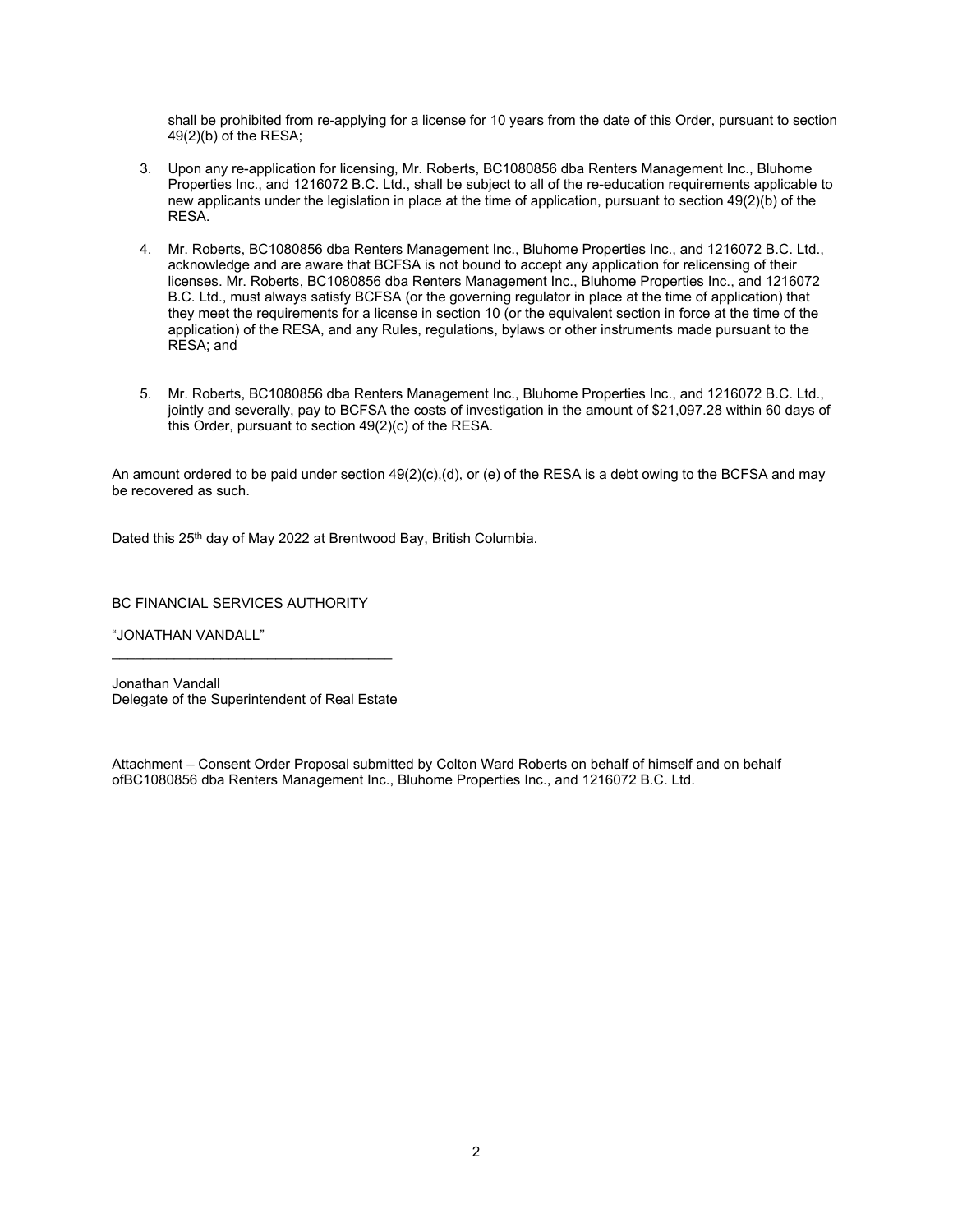### **BC FINANCIAL SERVICES AUTHORITY**

# **IN THE MATTER OF THE** *REAL ESTATE SERVICES ACT* **SBC 2004, c 42 as amended**

### **AND**

## **COLTON WARD ROBERTS**

## **AND**

## **BC1080856 DBA RENTERS MANAGEMENT INC. AND DBA BLUHOME PROPERTIES INC. AND DBA 1216072 B.C. LTD.**

## **CONSENT ORDER PROPOSAL BY COLTON WARD ROBERTS and BC1080856 DBA RENTERS MANAGEMENT INC. AND DBA BLUHOME PROPERTIES INC. AND DBA 1216072 B.C. LTD.**

## A. BACKGROUND AND FACTS

This Consent Order Proposal (the "Proposal") is made by Colton Ward Roberts ("Mr. Roberts") and BC1080856 dba Renters Management Inc., Bluhome Properties Inc., and 1216072 B.C. Ltd. ("Renters"), to the Superintendent of Real Estate (the "Superintendent") of the BC Financial Services Authority ("BCFSA") pursuant to section 41 of the *Real Estate Services Act* ("RESA").

For the purposes of the Proposal, Mr. Roberts, Renters and the Superintendent have agreed upon the following facts:

#### Background

- 1. 1216072 B.C. Ltd. was incorporated as a company in the province of British Columbia on July 12, 2019. At all material times Mr. Roberts has been the sole director of the company.
- 2. Renters Management Inc. was incorporated as a company in the province of British Columbia on June 27, 2016. At all material times Mr. Roberts has been the sole director of the company.
- 3. Bluhome Properties Inc. was incorporated as a company in the province of British Columbia on December 7, 2020. At all material times Mr. Roberts has been the sole director of the company.
- 4. Renters has never been licensed as a brokerage to provide rental property management services and has never met the criteria to be exempted from licensing requirements under the RESA or the *Real Estate Services Regulation*, BC Reg. 606/2004 (the "RESA Regulations").
- 5. Mr. Roberts previously held a license under RESA to provide real estate services in the form of trading and rental property management services in British Columbia from April 10, 2018, until December 19, 2018, when his license was renewed, and Mr. Roberts was licensed to provide rental property management services until February 13, 2019.
- 6. Mr. Roberts' license was terminated after February 13, 2019, and he has not held a license to provide real estate services since that time.
- 7. Mr. Roberts' and Renters' activity at issue relates to a total of 27 properties.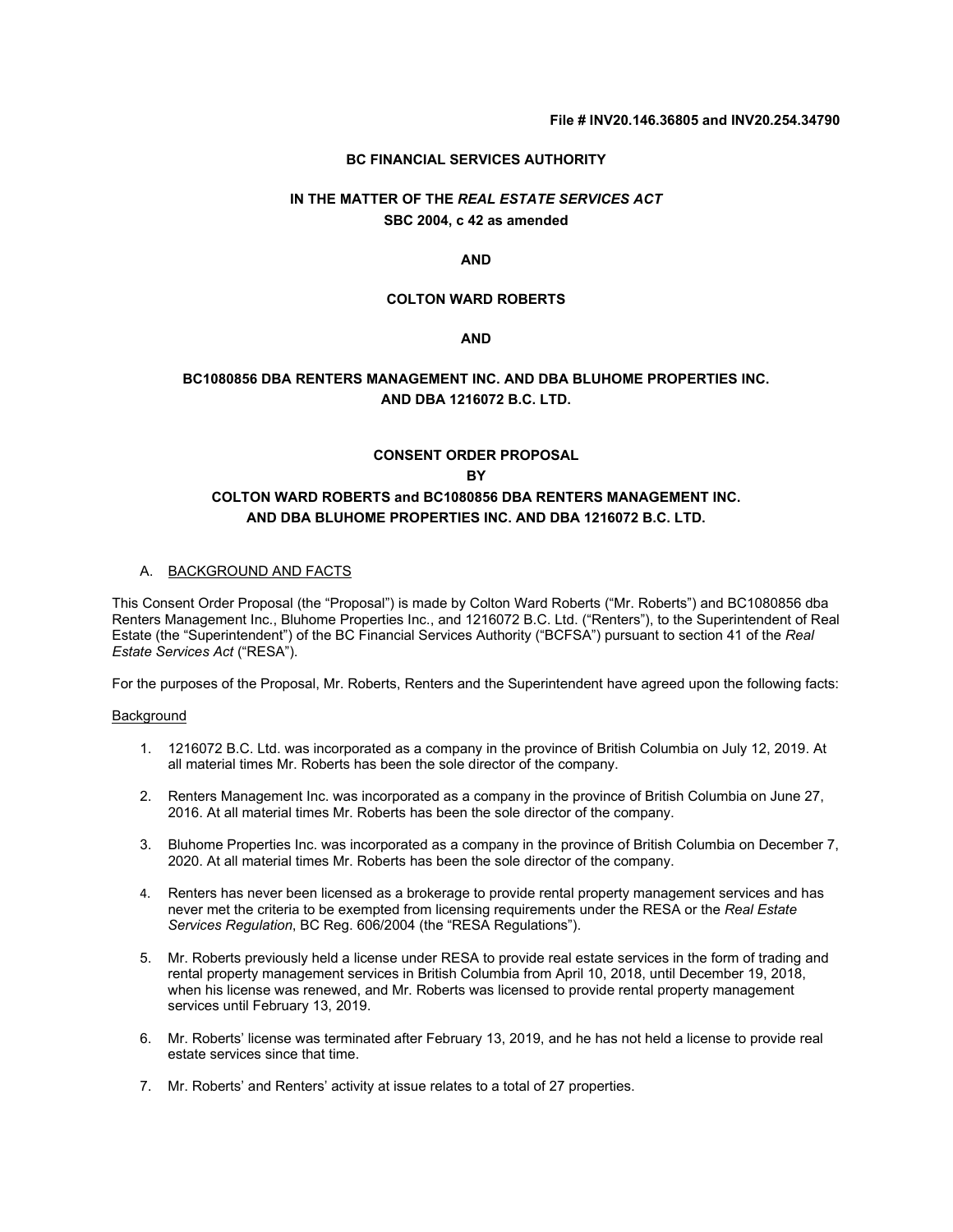### Complaints of Unlicensed Activity

- 8. The investigation into the activities of Mr. Roberts and Renters was initiated because of complaints that were made by prospective tenants of various properties. Of those complaints two (2) were made between May and October 2020 involving Mr. Roberts' and Renters' activity between October 2019 and October 2020 (the "Complaints of Unlicensed Activity") as follows:
	- a. Mr. Roberts doing business as Renters entered into two (2) tenancy agreements on behalf of owners of two (2) properties; and
	- b. Mr. Roberts doing business as Renters accepted security deposits for two (2) properties, and subsequently cancelled the agreements to rent without initially providing a refund of the deposits.

### Unlicensed Activity, Remuneration and Co-Mingled Funds

- 9. Between February 14, 2019, and August 21, 2021, Mr. Roberts doing business as Renters provided rental property management services for 27 properties (the "Unlicensed Activity") as follows:
	- a. Provided trading services in relation to the rental property including advertising that made representations about the rental property, and finding a party to acquire a leasehold interest in the property;
	- b. Collected rents or security deposits for the use of the real estate; and
	- c. Managed the real estate on behalf of the owners by:
		- i. Making payments to third parties;
		- ii. Negotiating or entering into tenancy agreements; and
		- iii. Managing landlord and tenant matters including arranging repairs to the rental property on behalf of the owners.
- 10. Mr. Roberts and Renters admit that they conducted the Unlicensed Activity in relation to all 27 properties.
- 11. Of the 27 properties, one (1) property owner denied paying any fees to Mr. Roberts and Renters.
- 12. Between February 14, 2019, and August 21, 2019, Mr. Roberts doing business as Renters received remuneration for up to 26 properties for the Unlicensed Activity as follows:
	- a. By issuing invoices for marketing services or by collecting monthly rent and retaining a six percent (6%) monthly fee before forwarding the payment to the respective property owners; and
	- b. For all 26 properties Mr. Roberts doing business as Renters received remuneration over a 29 month period, in an amount up to \$54,956.50.
- 13. Between February 14, 2019, and August 21, 2021, Mr. Roberts and Renters co-mingled funds received from tenants and did not hold deposits in trust.

#### Cease Order and Associated Activity

- 14. On January 14, 2021, the Superintendent issued an Order in Urgent Circumstances ("Cease Order") as follows:
	- a. Colton Roberts, Renters Management Inc., and Bluhome Properties Inc. cease providing, including offering to provide, directly or indirectly, real estate services, including rental property management services in British Columbia, effective immediately, unless and until they become licensed to do so under RESA.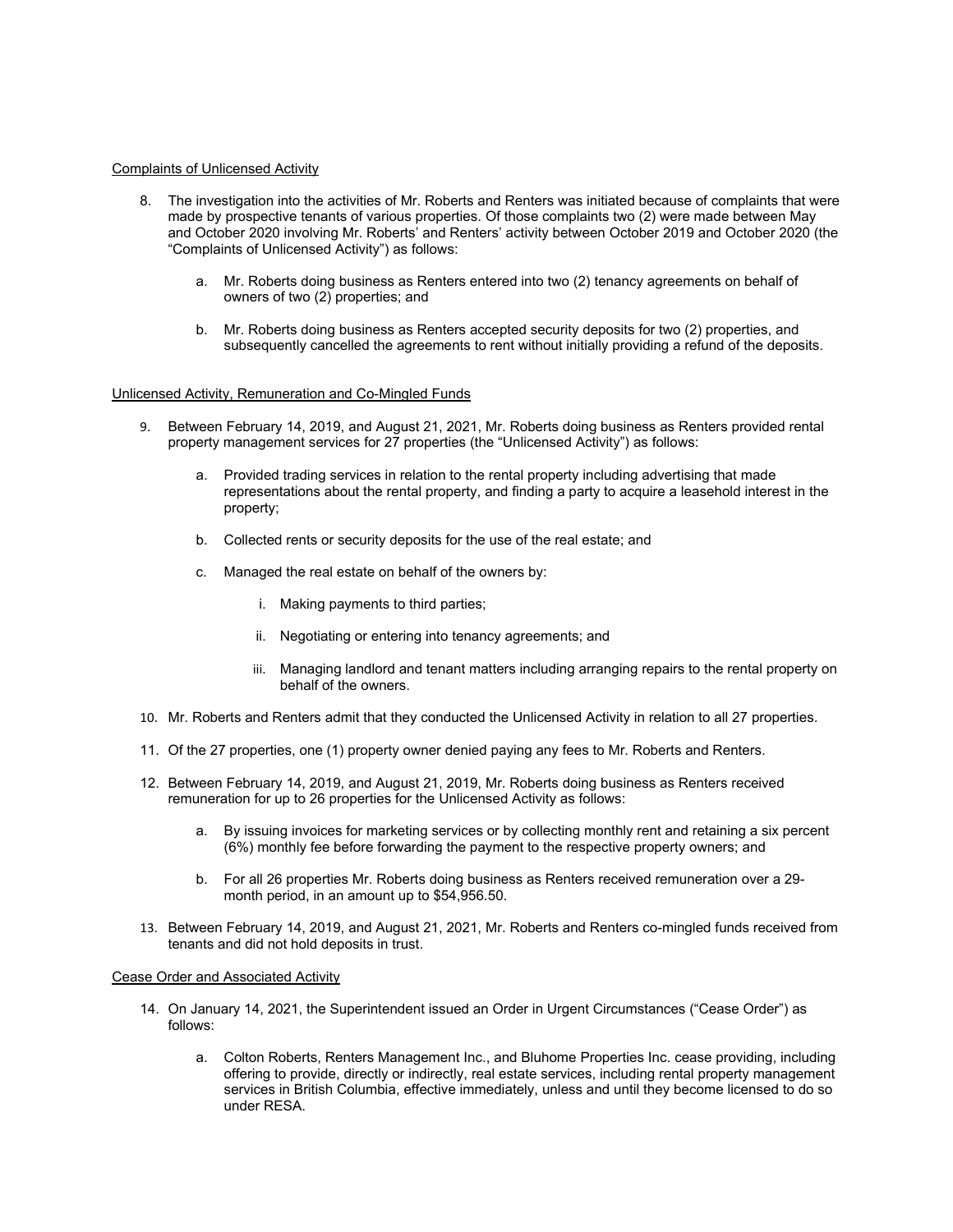- b. Colton Roberts shall provide to staff a full list of tenants and landlords to whom he has provided real estate services, whether it be under his own name, Renters Management Inc., 1216072 B.C. Ltd, Bluhome Properties Inc. or any other name.
- c. Colton Roberts shall provide to staff complete details of any rent monies or deposit monies that he currently holds in relation to real estate services he has provided, whether it be under his own name, Renters Management Inc., 1216072 B.C. Ltd, Bluhome Properties Inc. or any other name.
- d. Colton Roberts shall take reasonable steps to inform the public that he, Renters Management Inc., 1216072 B.C. Ltd., and Bluhome Properties Inc. are not licensed to provide real estate services under RESA, including by posting this order at bluhome.ca and rentersmanagement.com.
- 15. Mr. Roberts and Renters failed to comply with the terms of the Cease Order by continuing to provide rental management services and collect remuneration for these services for up to five (5) properties, and by continuing to advertise properties on the Bluhome.ca website into July 2021.
- 16. Mr. Roberts and Renters failed to comply with the terms of the Cease Order with respect to document production by:
	- a. Failing to provide a complete and accurate list of properties they managed and remuneration they received as follows:
		- i. On January 15, 2021, Mr. Roberts sent an email and provided a list of 34 properties he had managed as rentals.
		- ii. On June 11, 2021, a renter advised staff that they were renting a property managed by Mr. Roberts, which staff confirmed was not on any of the property lists previously provided by Mr. Roberts.
		- iii. On July 28, 2021, Mr. Roberts admitted to staff in an interview that there were properties he did not disclose on his prior lists and there were four (4) of the undisclosed properties that he was currently managing.
	- b. Failing to provide accurate [Bank] ("[Bank]") account statements as follows:
		- i. On January 18, 2021, Mr. Roberts provided a partial one-page monthly statement for the [Bank] account for Renters for the period December 1 to 31, 2020, which Roberts later admitted, and [Bank] later confirmed was an altered statement.
		- ii. On January 27, 2021, Mr. Roberts provided a three-page monthly statement for Renters' [Bank] account for the period January 1 to 27, 2021, which Roberts later admitted, and [Bank] later confirmed was an altered statement.
- 17. Since July 22, 2021, Mr. Roberts and Renters' have been prohibited from withdrawing any funds out of the [Bank] accounts subject to the property freeze order of July 22, 2021 (the "Freeze Order").
- 18. On January 25, 2021, and July 28, 2021, Mr. Roberts attended, at what was formerly the Office of the Superintendent of Real Estate (now amalgamated into BCFSA) and admitted to investigator [Investigator] the facts as written in this document.
- 19. There were 15 individuals (not including Mr. Roberts) interviewed throughout the investigation of Mr. Roberts and Renters.
- 20. Mr. Roberts and Renters covenant and represent to the BCFSA that they are not currently providing, and will not in the future provide, rental property management services in British Columbia without being licensed to do so under the provisions of the RESA or without being otherwise exempt from licensing requirements under the RESA or the RESA Regulations.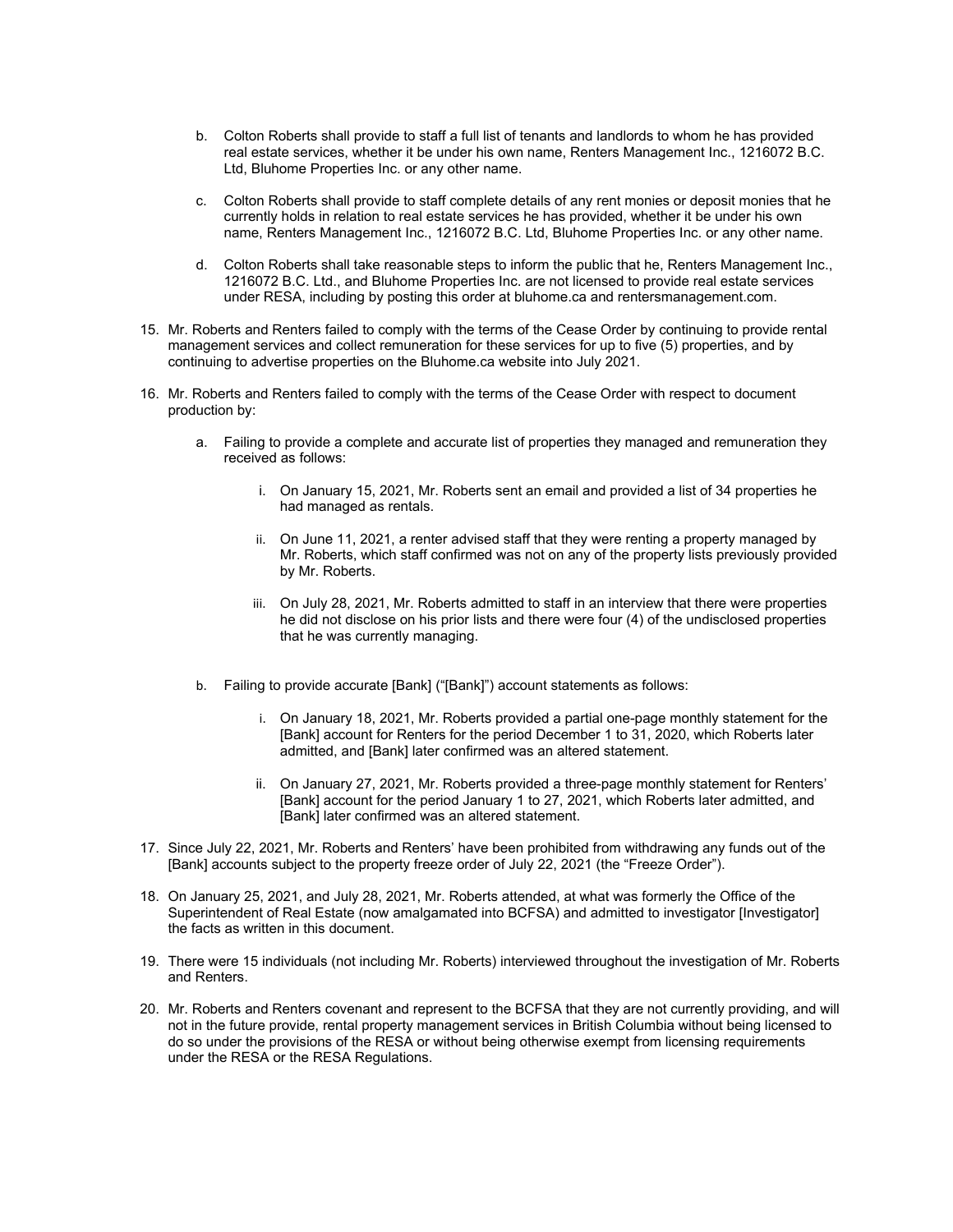## **B. PROPOSED FINDINGS OF MISCONDUCT**

- 1. Mr. Roberts and Renters provided rental property management services in British Columbia for remuneration without being licensed to do so under the provisions of the RESA and without being otherwise exempt from licensing requirements under the RESA, contrary to section 3(1) of the RESA, when, in relation to one or more of up to 27 rental properties, they:
	- a. Provided trading services (with or without property owners' consent) in relation to the rental properties including advertising that made representations about the rental properties, and entered either written or verbal contracts to provide rental property management services to property owner and tenants; and
	- b. Managed the rental properties on behalf of the rental properties' owners (with or without their consent) by collecting and making payments to and from third parties, negotiating or entering into tenancy agreements, and managing landlord and tenant matters including arranging repairs to the rental properties on behalf of the owners.
- 2. Mr. Roberts, in his capacity as sole director of Renters, failed to comply with the terms of the Cease Order and withheld, concealed or refused to provide information that was reasonably required for the purposes of the investigation, contrary to section 37(4) of the RESA, in that:
	- a. On January 15, 2021, Mr. Roberts sent an email and provided a list of 34 properties he had managed as rentals;
	- b. On January 18, 2021, Mr. Roberts provided a partial one-page monthly statement for the [Bank] account for Renters for the period December 1 to 31, 2020, which Roberts later admitted, and [Bank] later confirmed was an altered statement;
	- c. On January 27, 2021, Mr. Roberts provided a three-page monthly statement for the [Bank] account for Renters for the period January 1 to 27, 2021, which Roberts later admitted, and [Bank] later confirmed was an altered statement;
	- d. On June 11, 2021, a renter advised staff that they were renting a property managed by Mr. Roberts, which staff confirmed was not on any of the property lists previously provided by Mr. Roberts; and
	- e. On July 28, 2021, Mr. Roberts admitted to staff in an interview that there were properties he did not disclose on his prior lists and there were four (4) of the undisclosed properties that he was currently managing.
- 3. Mr. Roberts and Renters co-mingled funds received from tenants and did not hold deposits in trust as required by sections 25 to 27 of the RESA.

## **C. PROPOSED ORDERS**

Based on the facts herein and the Proposed Findings of Misconduct, Mr. Roberts and Renters proposed that the Notice of Hearing in this matter be resolved through the following Orders being made by the BCFSA without conducting a hearing:

- 1. Mr. Roberts and Renters, jointly and severally, pay a penalty to BCFSA in the amount of \$100,000 within 60 days of the signed Consent Order, pursuant to section 49(2)(d)(i) and (ii) of the RESA;
- 2. Mr. Roberts and Renters, shall be prohibited from re-applying for a license for 10 years from the date of the signed Consent Order, pursuant to section 49(2)(b) of the RESA;
- 3. Upon any re-application for licensing, Mr. Roberts and Renters shall be subject to all of the re-education requirements applicable to new applicants under the legislation in place at the time of application, pursuant to section 49(2)(b) of the RESA;